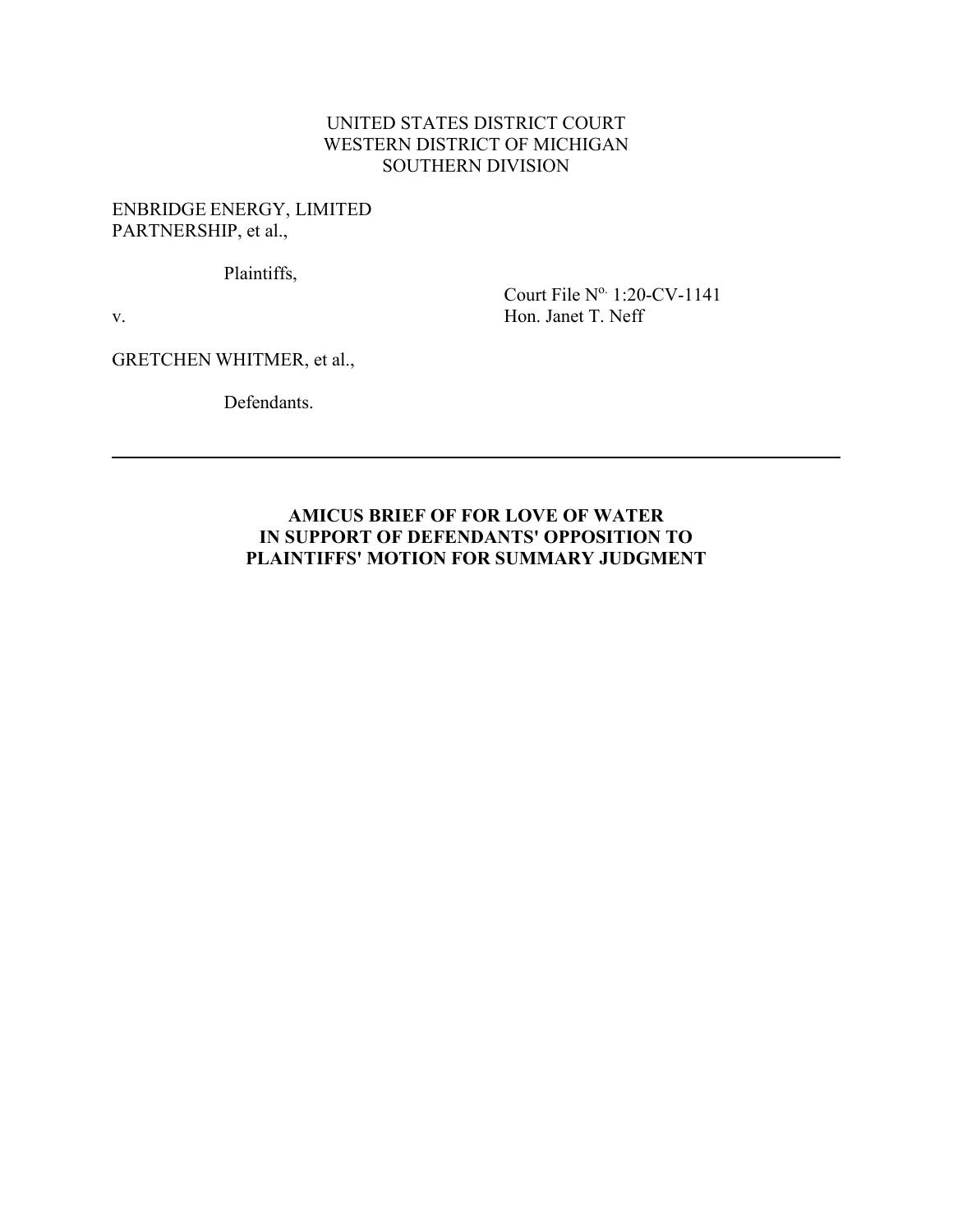## **TABLE OF CONTENTS**

| I. The 1953 Easement is void from its inception because the Conservation Commission did<br>not provide an exceptional reason for the conveyance as required by Michigan's public trust |  |
|----------------------------------------------------------------------------------------------------------------------------------------------------------------------------------------|--|
| II.<br>The 1953 Easement is void now because the pipelines currently interfere with and                                                                                                |  |
| The PSA does not preempt the State's duty and right to reassess and reject the existing<br>III.                                                                                        |  |
| The State's performance of its public trust duty to revoke and terminate the Easement<br>IV.                                                                                           |  |
|                                                                                                                                                                                        |  |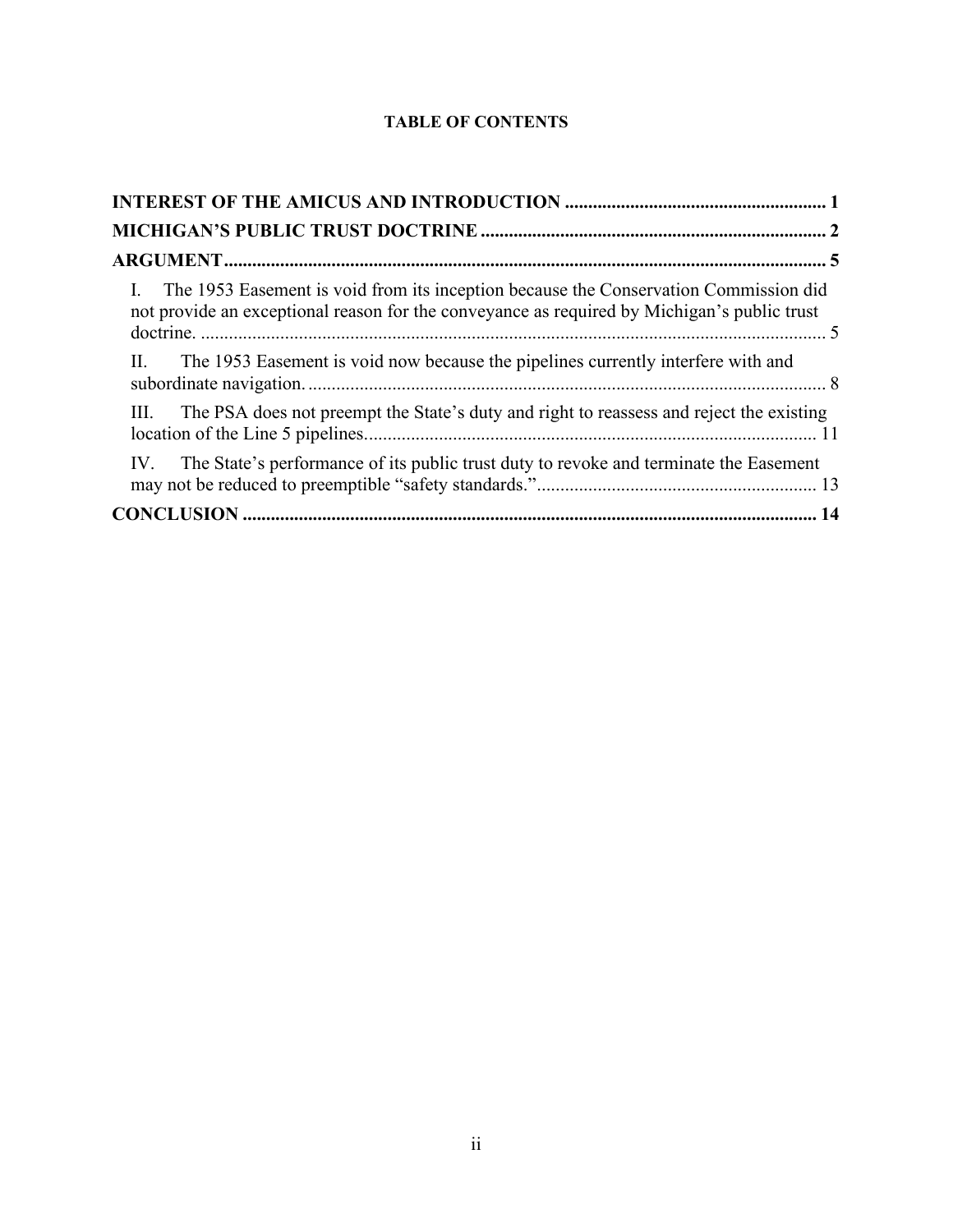# **TABLE OF AUTHORITIES**

## **Cases**

| Kootenai Envtl. Alliance, Inc. v. Panhandle Yacht Club, Inc., 671 P.2d 1085 (Idaho 1983) 5 |  |
|--------------------------------------------------------------------------------------------|--|
|                                                                                            |  |
|                                                                                            |  |
|                                                                                            |  |
|                                                                                            |  |
|                                                                                            |  |
| Oregon ex rel. State Land Bd. v. Corvallis Sand & Gravel Co., 429 U.S. 363 (1977)  13      |  |
| People ex rel. MacMullan v. Babcock, 196 N.W.2d 489 (Mich. Ct. App. 1972) 3                |  |
|                                                                                            |  |
|                                                                                            |  |
|                                                                                            |  |
|                                                                                            |  |
| State v. Lake St. Clair Fishing & Shooting Club, 87 N.W. 117 (Mich. 1901)  5, 7            |  |
|                                                                                            |  |
|                                                                                            |  |
|                                                                                            |  |
| <b>Federal Statutes</b>                                                                    |  |
|                                                                                            |  |
|                                                                                            |  |
|                                                                                            |  |
|                                                                                            |  |
|                                                                                            |  |
|                                                                                            |  |
| <b>State Statutes</b>                                                                      |  |
|                                                                                            |  |
|                                                                                            |  |
| <b>Other Authorities</b>                                                                   |  |
| Coast Guard "No Anchor" Zone Rules, 83 Fed. Reg.190, 49283, (October 1, 2018) 8            |  |
| Columbia University, Dep't of Civil Engineering, Report on the Structural Analysis of the  |  |
|                                                                                            |  |
| Subaqueous Crossing of the Mackinac Straits, p.2 ("Engineering and Construction            |  |
|                                                                                            |  |
| <b>Rules</b>                                                                               |  |
|                                                                                            |  |

W.D. Mich. L. Civ. R. 83.1........................................................................................................... 11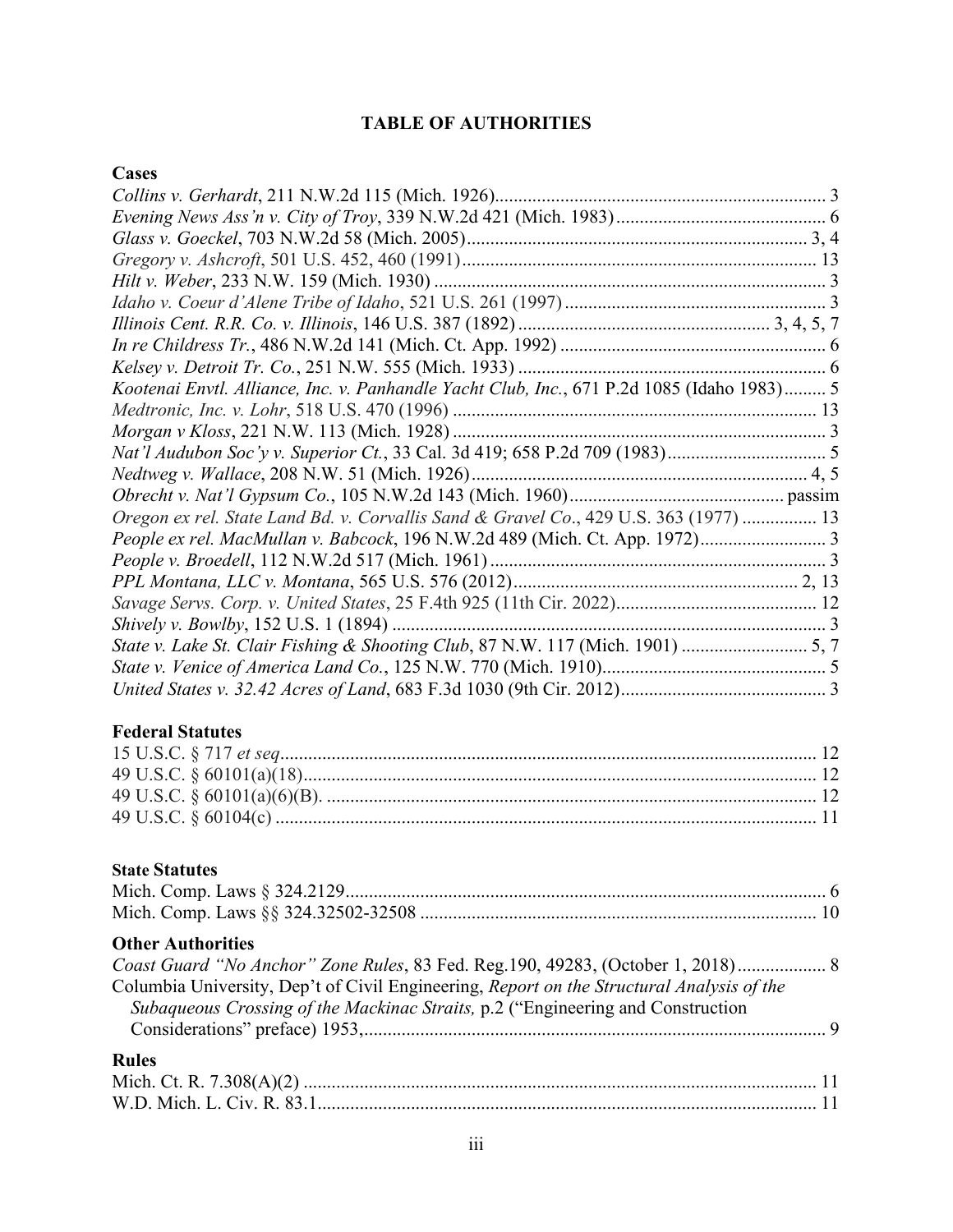#### **INTEREST OF THE AMICUS AND INTRODUCTION**

<span id="page-3-0"></span>For Love of Water ("FLOW") is a non-profit organization located in Traverse City, Michigan. Our mission is "to ensure the waters of the Great Lakes Basin are healthy, public, and protected for all."<sup>[1](#page-3-1)</sup> We have expertise in Michigan's public trust law and are submitting this amicus brief to help inform the Court's understanding of the State of Michigan's ("State") sovereign title, rights, and duties thereunder.

Enbridge's characterization of Michigan's public trust doctrine as an environmental safety law is generally misleading and certainly wrong in the context of this dispute. Although the doctrine does place a duty on the State to protect public trust resources, its primary function (and its function here) is to protect public trust *uses* such as navigation and fishing. To achieve this end, the Michigan Supreme Court has developed strict rules concerning the occupation and use of public trust lands. *First*, the State generally may not convey an interest in state bottomlands for any activity that is not a recognized public trust use (hereafter, "non-public trust use"), such as a petroleum pipeline. *Second*, if the State wishes to convey such an interest for a non-public trust use, the State must make due findings that one of two narrow exceptions described in more detail below applies. *Third*, a grantee of such a conveyance receives it on the condition that the State may revoke the conveyance at any time in order to protect public trust uses and resources from being subordinated to or impaired by the authorized non-pubic trust use.

Michigan's public trust doctrine also imposes exacting duties on the State after a valid conveyance is made. These include perpetual duties to maintain control over the occupation and use of submerged lands and waters to ensure public trust uses are not subordinated to or impaired by the authorized non-public trust use, and to reassess occupation and uses in response to new

<span id="page-3-1"></span><sup>&</sup>lt;sup>1</sup> <https://forloveofwater.org/about-us/mission-and-goals/> (accessed March 15, 2022).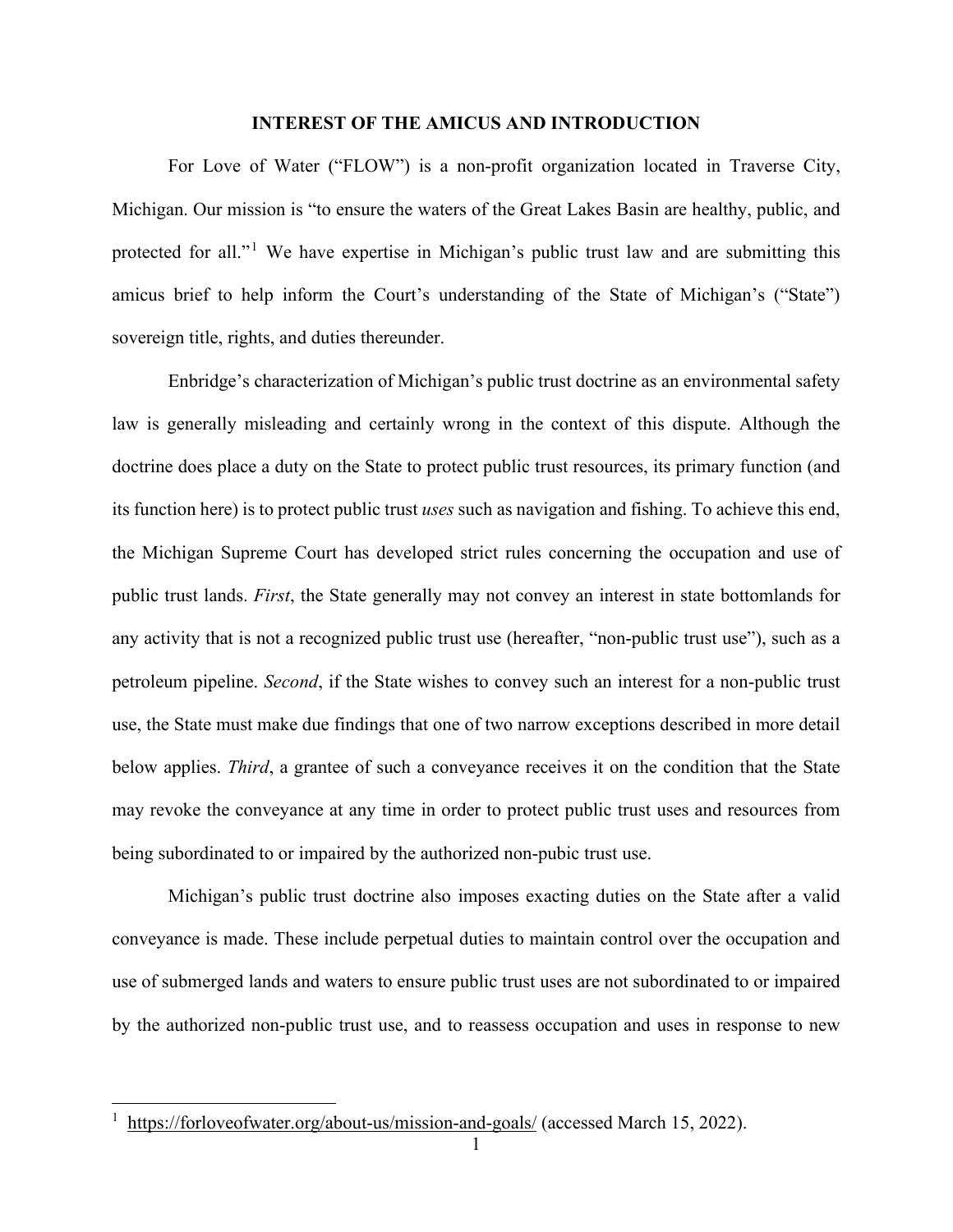information or changed conditions. Following the catastrophic oil release from Enbridge's Line 6B into the Kalamazoo River in 2010, these duties required the State to reassess Line 5's occupation of state bottomlands in the Straits of Mackinac. This inquiry resulted in four important findings: (1) the 1953 Easement purporting to authorize the occupation of Michigan's bottomlands by Line 5 was void from its inception; (2) Enbridge had flouted the terms and conditions of the Easement for decades; (3) Enbridge had materially altered the pipelines without seeking or receiving public trust authorization from the State; and (4) the pipelines are interfering with public trust uses such as navigation. Based on these collective findings, the State fulfilled its duty under the public trust doctrine to revoke and terminate the 1953 Easement.

Enbridge attempts to thwart this collision of the State's public trust duties and Enbridge's own transgressions by running for cover under the auspices of federal preemption. This tactic fails for two reasons. *First*, because Enbridge (and its predecessor, Lakehead) has never received valid public trust authorization to occupy submerged lands in the Straits of Mackinac, it has no interest that could conceivably be protected by the Pipeline Safety Act ("PSA") and Transit Pipeline Treaty. *Second*, even if the 1953 Easement were misconstrued to validly authorize Line 5's occupation of state bottomlands, the State is correct in rejecting Enbridge's contention that the federal laws at issue displace the State's sovereign authority over the occupation of its public trust lands and waters. Federal preemption of such a fundamental aspect of state sovereignty requires a clear manifestation of congressional intent that is altogether missing here.

#### **MICHIGAN'S PUBLIC TRUST DOCTRINE**

<span id="page-4-0"></span>"Under accepted principles of federalism, the States retain residual power to determine the scope of the public trust over waters within their borders."<sup>[2](#page-4-1)</sup> Therefore, "[i]t is state law that

<span id="page-4-1"></span><sup>2</sup> *PPL Montana, LLC v. Montana*, 565 U.S. 576, 604 (2012).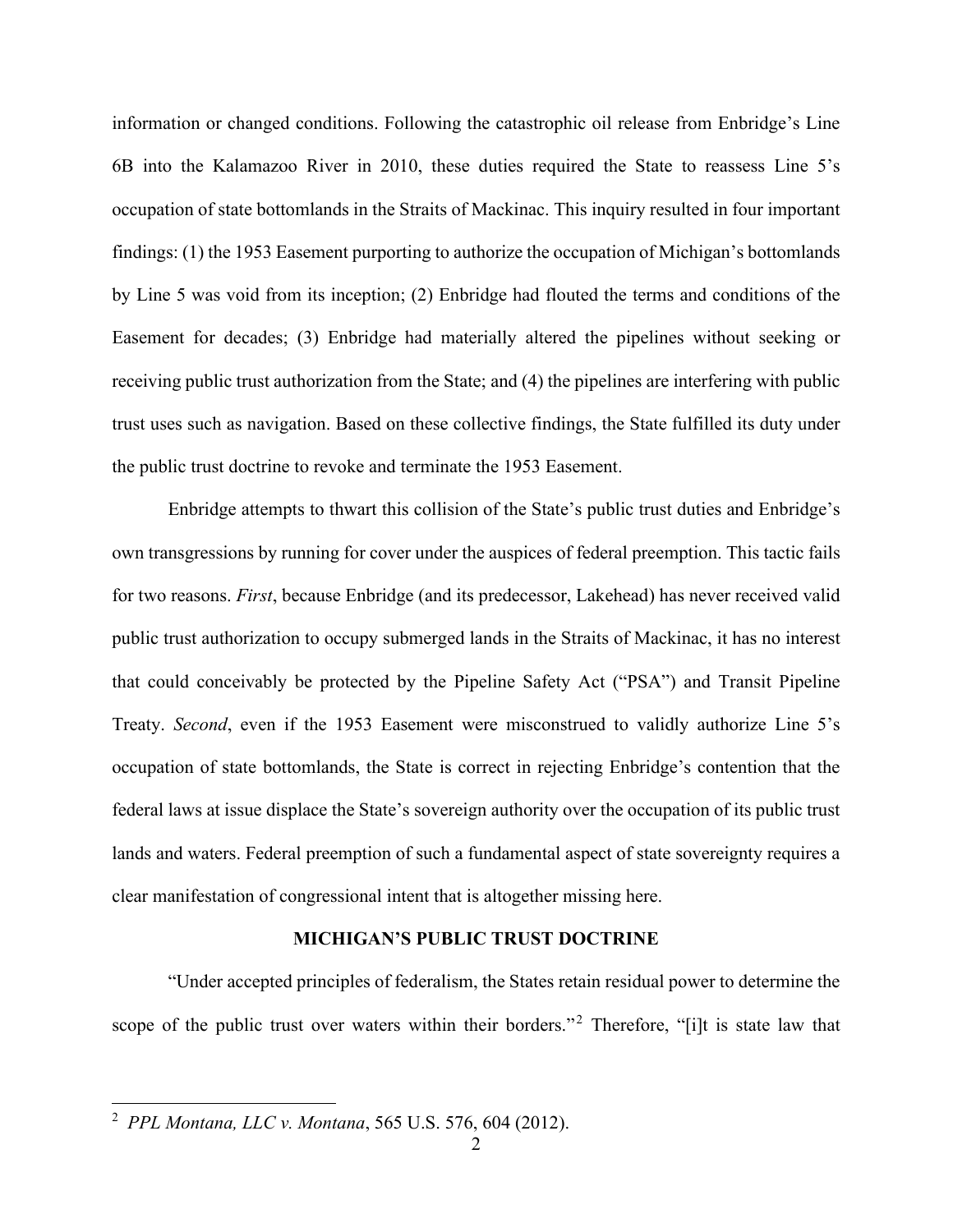determines what rights and privileges in submerged lands may be granted by a state to private individuals."[3](#page-5-0) Each state makes this determination "within its borders according to its own views of justice and policy, reserving its own control over such lands, or granting rights therein to individuals or corporations, whether owners of the adjoining upland or not, as it consider[s] for the best interests of the public."[4](#page-5-1) Federal courts recognize states' public trust authority over their submerged lands as an "essential element" of sovereignty.<sup>[5](#page-5-2)</sup> Consequently, state bottomlands have "unique" status and are "infused with a public trust that the state itself is bound to respect."[6](#page-5-3)

Michigan, as sovereign, holds the title and control of the bottomlands and waters of the Great Lakes within its territorial boundaries in a "high, solemn, and perpetual trust" for the benefit of its citizens.[7](#page-5-4) The courts, "equally with the legislative and executive departments," are the "sworn guardians" of this trust obligation.[8](#page-5-5) The trust *res* includes "uses inherently belonging to the people" such as navigation, fishing, hunting, swimming, and pleasure boating.<sup>[9](#page-5-6)</sup> The *res* also includes natural resources such as the water itself.<sup>[10](#page-5-7)</sup>

As public trustee, the State has a duty to protect the *res* from unauthorized interference and impairment by non-public trust uses.<sup>[11](#page-5-8)</sup> This duty generally prohibits the State from conveying a

<span id="page-5-0"></span><sup>3</sup> *United States v. 32.42 Acres of Land*, 683 F.3d 1030, 1038 (9th Cir. 2012).

<span id="page-5-1"></span><sup>4</sup> *Shively v. Bowlby*, 152 U.S. 1, 26 (1894).

<span id="page-5-2"></span><sup>5</sup> *Idaho v. Coeur d'Alene Tribe of Idaho*, 521 U.S. 261, 283 (1997).

<span id="page-5-4"></span><span id="page-5-3"></span><sup>6</sup> *Id*. at 282. 7 *Collins v. Gerhardt*, 211 N.W.2d 115, 118 (Mich. 1926); *Glass v. Goeckel*, 703 N.W.2d 58, 64 (Mich. 2005) ("[T]he [S]tate, as sovereign, has an obligation to protect and preserve the waters of the Great Lakes and the lands beneath them for the public.").

<span id="page-5-5"></span><sup>8</sup> *Obrecht v. Nat'l Gypsum Co.*, 105 N.W.2d 143, 149 (Mich. 1960).

<span id="page-5-6"></span><sup>9</sup> *Morgan v Kloss*, 221 N.W. 113, 114 (Mich. 1928); *see also Glass*, 703 N.W.2d at 65; *People v. Broedell*, 112 N.W.2d 517, 519 (Mich. 1961).

<span id="page-5-7"></span><sup>10</sup> *Glass*, 703 N.W.2d at 73; *Broedell*, 112 N.W.2d at 519; *People ex rel. MacMullan v. Babcock*, 196 N.W.2d 489, 497 (Mich. Ct. App. 1972).

<span id="page-5-8"></span><sup>11</sup> *Illinois Cent. R.R. Co. v. Illinois*, 146 U.S. 387, 452-54 (1892); *Glass*, 703 N.W.2d at 73; *Obrecht*, 105 N.W.2d at 150; *Hilt v. Weber*, 233 N.W. 159, 168 (Mich. 1930); *Kloss*, 221 N.W. at 114.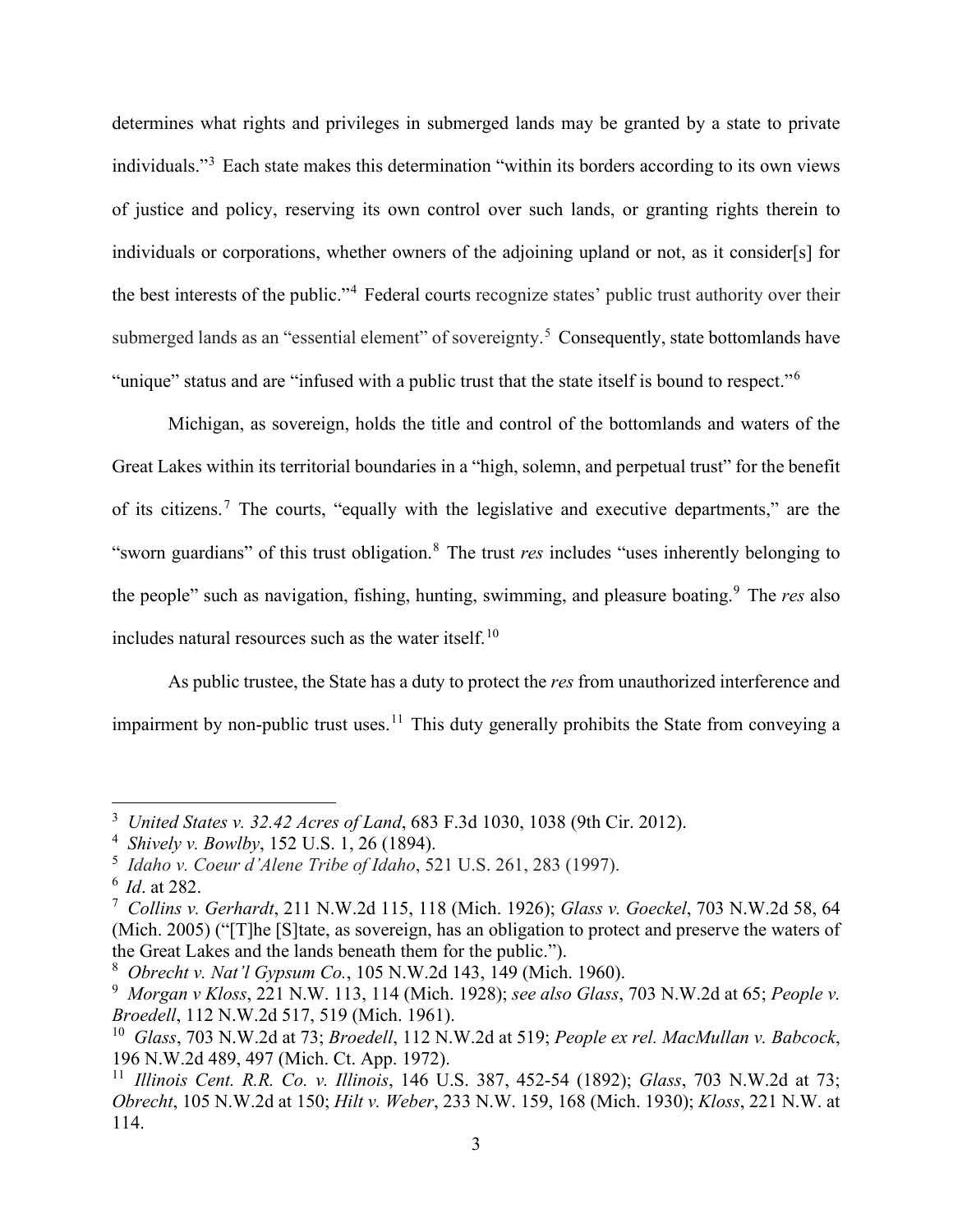proprietary or other property interest in public trust land and waters for a non-public trust use. The sole exception to this prohibition is where the State makes a "due finding" that there is an "exceptional reason" for the conveyance.<sup>[12](#page-6-0)</sup> And only two findings qualify: the conveyance must either (1) improve public trust uses, or (2) not impair public trust resources or uses.<sup>[13](#page-6-1)</sup>

Where a conveyance of an interest in public trust lands (the *jus privatum*) for a non-public trust use is supported by the requisite finding, the interest granted is necessarily and perpetually encumbered by paramount public trust rights (the *jus publicum*).<sup>[14](#page-6-2)</sup> The State can never "relinquish" [its] duty to preserve public rights in the Great Lakes and their natural resources."<sup>[15](#page-6-3)</sup>

Because a conveyance of the *jus privatum* "leaves intact public rights in the [water] and its submerged land," the State's public trust duties survive the disposition of public trust lands.<sup>[16](#page-6-4)</sup> The power to revoke a conveyance of submerged lands to protect the *jus publicum* is necessarily incident to these duties. [17](#page-6-5) *Illinois Central* recognizes that states must have this revocation power because a "state can no more abdicate its trust over property in which the whole people are interested, like navigable waters and soils under them, . . . than it can abdicate its police powers in the administration of government and the preservation of the peace." [18](#page-6-6) Thus, the State may exercise its revocation power to protect the public trust in response to changed conditions.<sup>[19](#page-6-7)</sup>

<span id="page-6-0"></span><sup>12</sup> *Obrecht*, 105 N.W.2d at 149; *Illinois Cent.*, 146 U.S. at 455-56.

<span id="page-6-1"></span>

<span id="page-6-2"></span><sup>&</sup>lt;sup>14</sup> *Glass*, 703 N.W.2d at 65 (noting that "although the state retains the authority to convey lakefront property to private parties, it necessarily conveys such property *subject to the public trust*"); *Nedtweg v. Wallace*, 208 N.W. 51, 52 (Mich. 1926) (same).

<span id="page-6-3"></span><sup>15</sup> *Glass*, 703 N.W.2d at 65.

<span id="page-6-4"></span><sup>16</sup> *Id.*

<span id="page-6-5"></span><sup>&</sup>lt;sup>17</sup> Illinois Cent., 146 U.S. at 453-55 (recognizing that grants of public trust lands for non-public trust purposes are "necessarily revocable, and the exercise of the trust by which the property was held by the state can be resumed at any time"); *Obrecht*, 105 N.W.2d at 149 (noting that Michigan courts "[l]ong ago" adopted the "universally accepted rules" of public trusteeship announced in *Illinois Central*).

<span id="page-6-6"></span><sup>18</sup> *Illinois Cent.*, 146 U.S. at 453.

<span id="page-6-7"></span><sup>&</sup>lt;sup>19</sup> *Id.* at 453-54 (upholding legislative repeal of a prior act authorizing the fee-simple disposition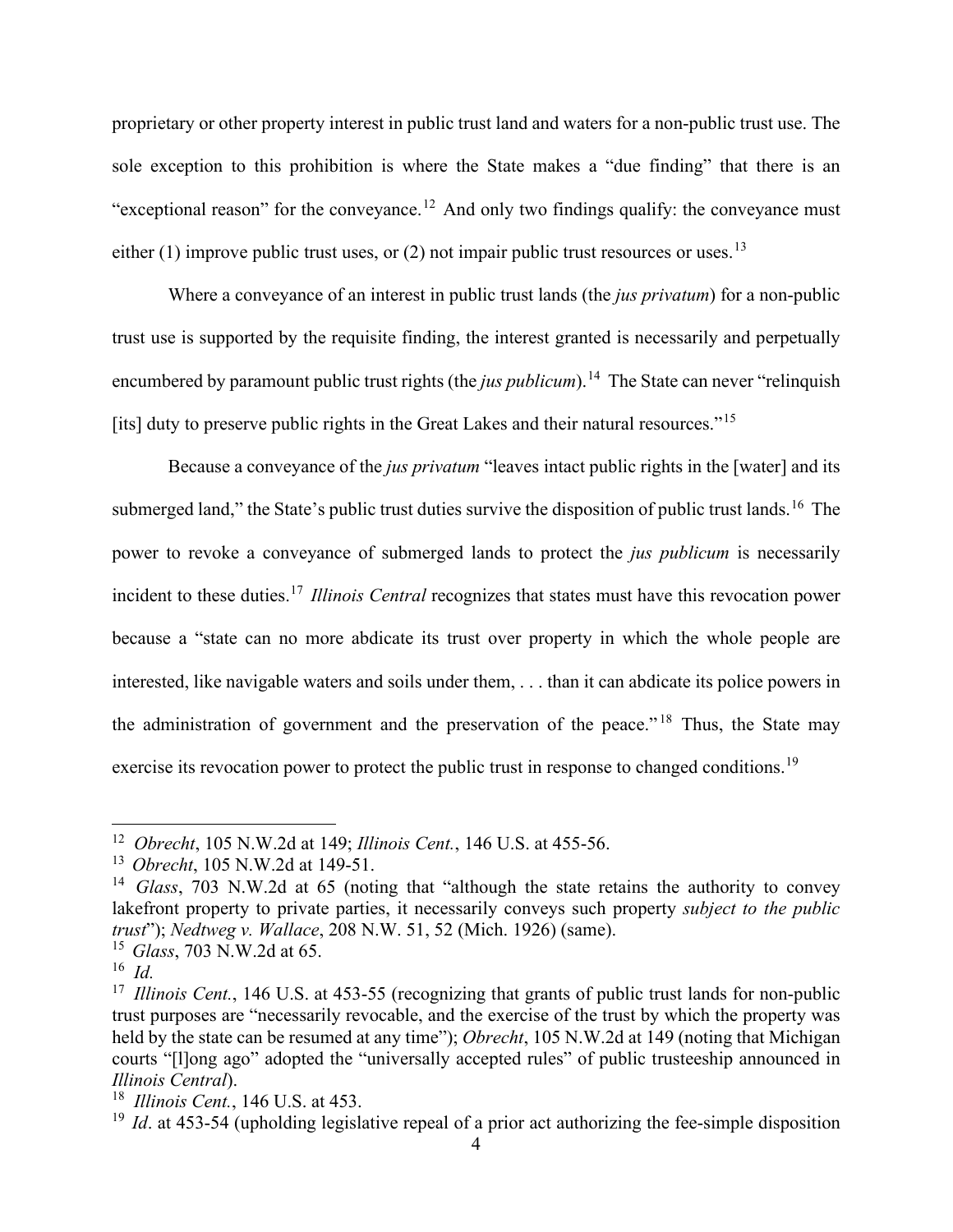#### **ARGUMENT**

<span id="page-7-0"></span>The threshold question in this case is whether the 1953 Easement purporting to authorize Enbridge's predecessor to occupy state bottomlands in the Straits of Mackinac was validly issued under Michigan's public trust doctrine. Given that the Conservation Commission granted the easement in violation of Michigan's public trust law, the conveyance is void from its inception. Enbridge's preemption claims accordingly fail because the federal laws at issue do not purport to give pipelines that have *never* received valid state authorization to occupy state bottomlands the right to trespass.

## <span id="page-7-1"></span>**I. The 1953 Easement is void from its inception because the Conservation Commission did not provide an exceptional reason for the conveyance as required by Michigan's public trust doctrine.**

As noted above, the Michigan Supreme Court in *Obrecht* unequivocally stated that it had "[l]ong ago" committed itself to the "universally accepted rules of [public] trusteeship" articulated in *Illinois Central*. [20](#page-7-2) Collectively, these earlier cases recognized a flat prohibition on the grant of state bottomlands unless the conveyance would either (1) improve public trust uses, or (2) not impair public trust resources or uses. [21](#page-7-3) Thus, *Obrecht*'s description of the two "exceptional reasons" justifying a conveyance was far from a new pronouncement. The same holds true for *Obrecht*'s requirement that such reasons be memorialized in the form of a due finding. Findings

of submerged lands based on the current legislature's right to exercise its public trust powers in a manner "more conformable to its wishes"); *Nat'l Audubon Soc'y v. Superior Ct.*, 33 Cal. 3d 419, 447, 658 P.2d 709 (1983) (holding that "the state is not confined by past allocation decisions which may be incorrect in light of current knowledge or inconsistent with current needs"); *Kootenai Envtl. Alliance, Inc. v. Panhandle Yacht Club, Inc.*, 671 P.2d 1085, 1094 (Idaho 1983) (recognizing the power of the state trustee to "determin[e] in the future that th[e] conveyance is no longer compatible with the public trust").

<span id="page-7-2"></span><sup>&</sup>lt;sup>20</sup> 105 N.W.2d at 149 (citing prior cases from 1901, 1910, and 1926).

<span id="page-7-3"></span><sup>21</sup> *Illinois Cent.*, 146 U.S. at 453; *State v. Lake St. Clair Fishing & Shooting Club*, 87 N.W. 117, 123 (Mich. 1901); *State v. Venice of America Land Co.*, 125 N.W. 770, 778-79 (Mich. 1910); *Nedtweg v. Wallace*, 208 N.W. 51, 54-55, 58 (Mich. 1926).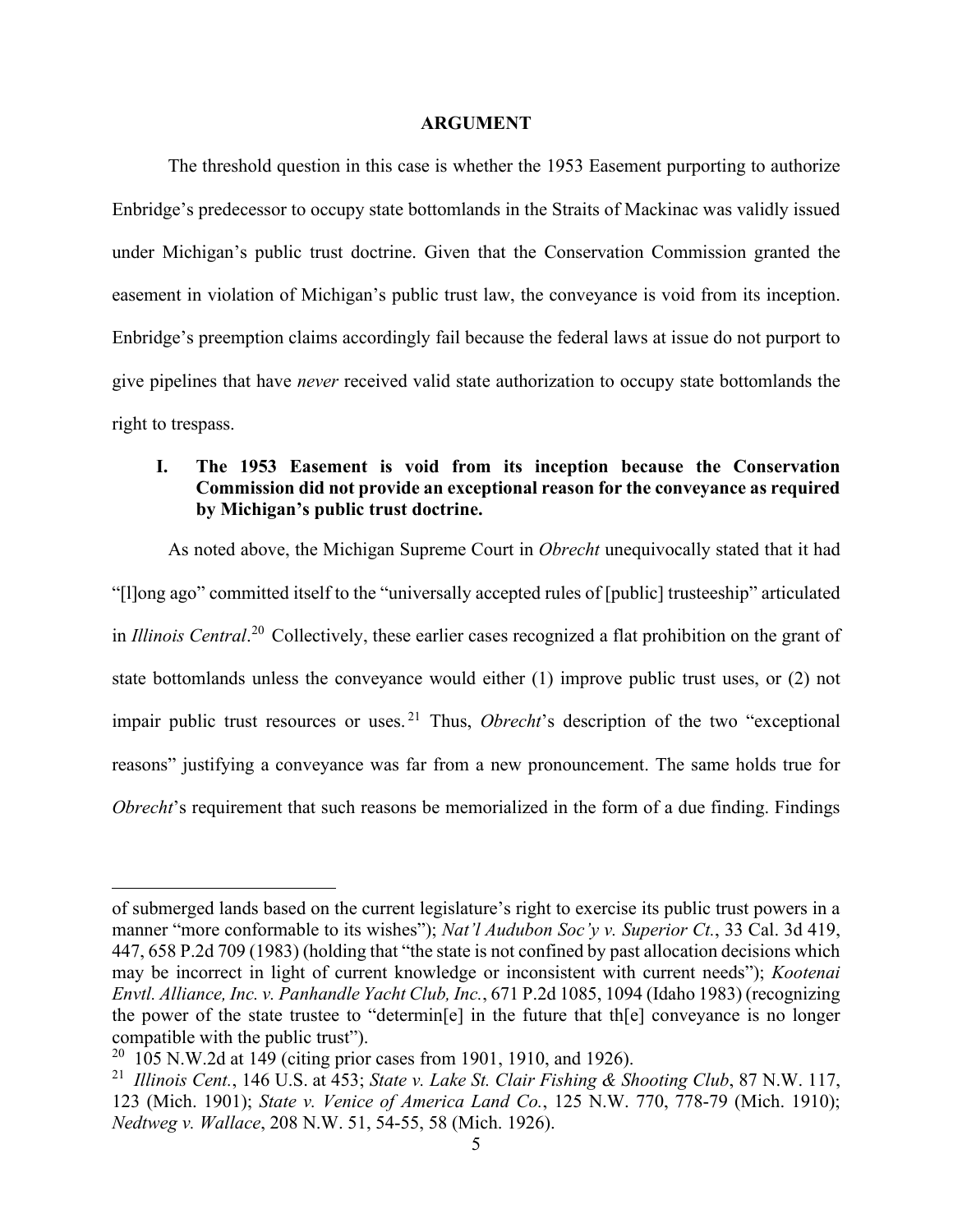have always been part and parcel of a trustee's res-management duties.<sup>[22](#page-8-0)</sup>

There is no reasonable basis for Enbridge to assert that the 1953 Easement comported with the public trust principles restated by the Court in *Obrecht*. Act 10, which authorizes the Conservation Commission to lease public trust bottomlands throughout Michigan, is a statute of general applicability.<sup>[23](#page-8-1)</sup> It does not contain any legislative findings to support site-specific conveyances, including the easement for the dual pipelines.<sup>[24](#page-8-2)</sup> Similarly, the only language in the 1953 Easement conceivably touching on the public trust effects of the conveyance are cursory recitals that do not constitute a due finding under public trust law in Michigan. These recitals to the Easement provide:

WHEREAS, the Conservation Commission is of the opinion that the proposed pipe line system will be of benefit to all of the people of the State of Michigan and in furtherance of the public welfare; and

WHEREAS, the Conservation Commission duly considered the application of Grantee and at its meeting held on the 13th day of February, A.D. 1953, approved the conveyance of an easement.

The Conservation Commission's unsubstantiated opinion is not a reason, much less a due finding. [25](#page-8-3) Moreover, the boilerplate recitals do not address or provide either of the two "exceptional reason[s]" for conveying a public trust interest.<sup>[26](#page-8-4)</sup> They do not address whether the conveyance will impair public trust uses, and the alleged pipeline benefits they identify are not

<span id="page-8-0"></span><sup>22</sup> *Kelsey v. Detroit Tr. Co.*, 251 N.W. 555, 556 (Mich. 1933) (recognizing the common law "duty to disclose to the beneficiaries and account for the estate"); *In re Childress Tr.*, 486 N.W.2d 141, 145-46 (Mich. Ct. App. 1992) (recognizing that a "beneficiary is always entitled to such information as is reasonably necessary to enable him to enforce his rights under the trust or to prevent or redress a breach of trust").

<sup>&</sup>lt;sup>23</sup> Mich. Comp. Laws § 324.2129.

<span id="page-8-2"></span><span id="page-8-1"></span><sup>&</sup>lt;sup>24</sup> See Obrecht, 105 N.W.2d at 149 (omitting Act 10 from its list of numerous other acts where "the legislature has directly and specially pursued its exceptional and conceded authority" to convey state bottomlands).

<span id="page-8-3"></span><sup>25</sup> *See Evening News Ass'n v. City of Troy*, 339 N.W.2d 421, 433 (Mich. 1983).

<span id="page-8-4"></span><sup>26</sup> *See Obrecht*, 105 N.W.2d at 149.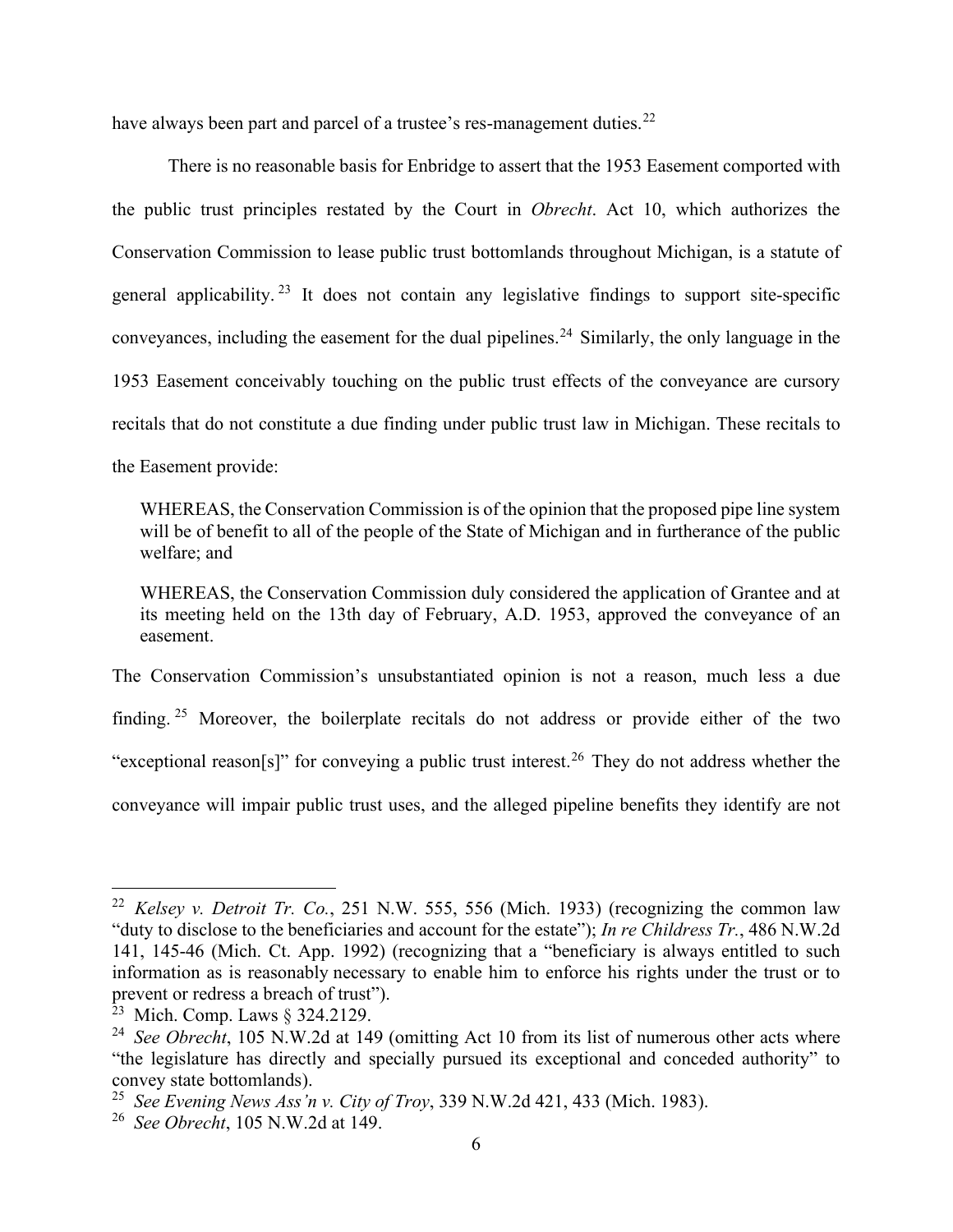*public trust* benefits as they must be under *Obrecht* and *Illinois Central*. The latter case specifically states that a public trust interest cannot be conveyed unless the authorized, non-public trust use will directly improve a public trust use, such as navigation.<sup>[27](#page-9-0)</sup> Improvement of the general welfare is therefore not a valid basis for granting the Easement under public trust law. This is especially true where, as here, there are no findings or even suggestions that the public welfare benefit cited by the Conservation Commission is also a public trust benefit. The 1953 Easement is therefore void for unlawfully impairing public trust rights.<sup>[28](#page-9-1)</sup>

Enbridge dismisses the State's argument that the Easement is void from the inception for lack of compliance with Michigan's public trust doctrine in a single, conclusory sentence. Enbridge claims that the State is "wrong about the requirement and wrong that the State never satisfied it," but Enbridge offers no supporting analysis. Br. in Support of Plaintiffs' Mtn. for Summary Judgment ("Br. ISO MSJ") at 3. Instead, Enbridge glosses over the issue by maintaining that "neither claim ultimately matters because this is plainly a state-law safety standard." [29](#page-9-2) Enbridge's off-handed and casual dismissal of Michigan's sovereign rights and duties under the public trust doctrine as mere safety standards evidences its fundamental misunderstanding of the critical role that the doctrine plays in protecting public trust uses pursuant to Michigan law.

<span id="page-9-0"></span> $27$  146 U.S. at 452 ("The interest of the people in the navigation of the waters and in commerce over them may be improved in many instances by the erection of wharves, docks, and piers therein, for which purpose the state may grant parcels of the submerged lands; and, so long as their disposition is made for such purpose, no valid objections can be made to the grants.").

<span id="page-9-2"></span><span id="page-9-1"></span><sup>28</sup> *See Shooting Club*, 87 N.W. at 123 (noting that if public trust rights "were taken away or materially infringed upon by the act or action of the commissioners under the act, the action of the commissioners could not be sustained") (internal quotation marks omitted). <sup>29</sup> *Id.*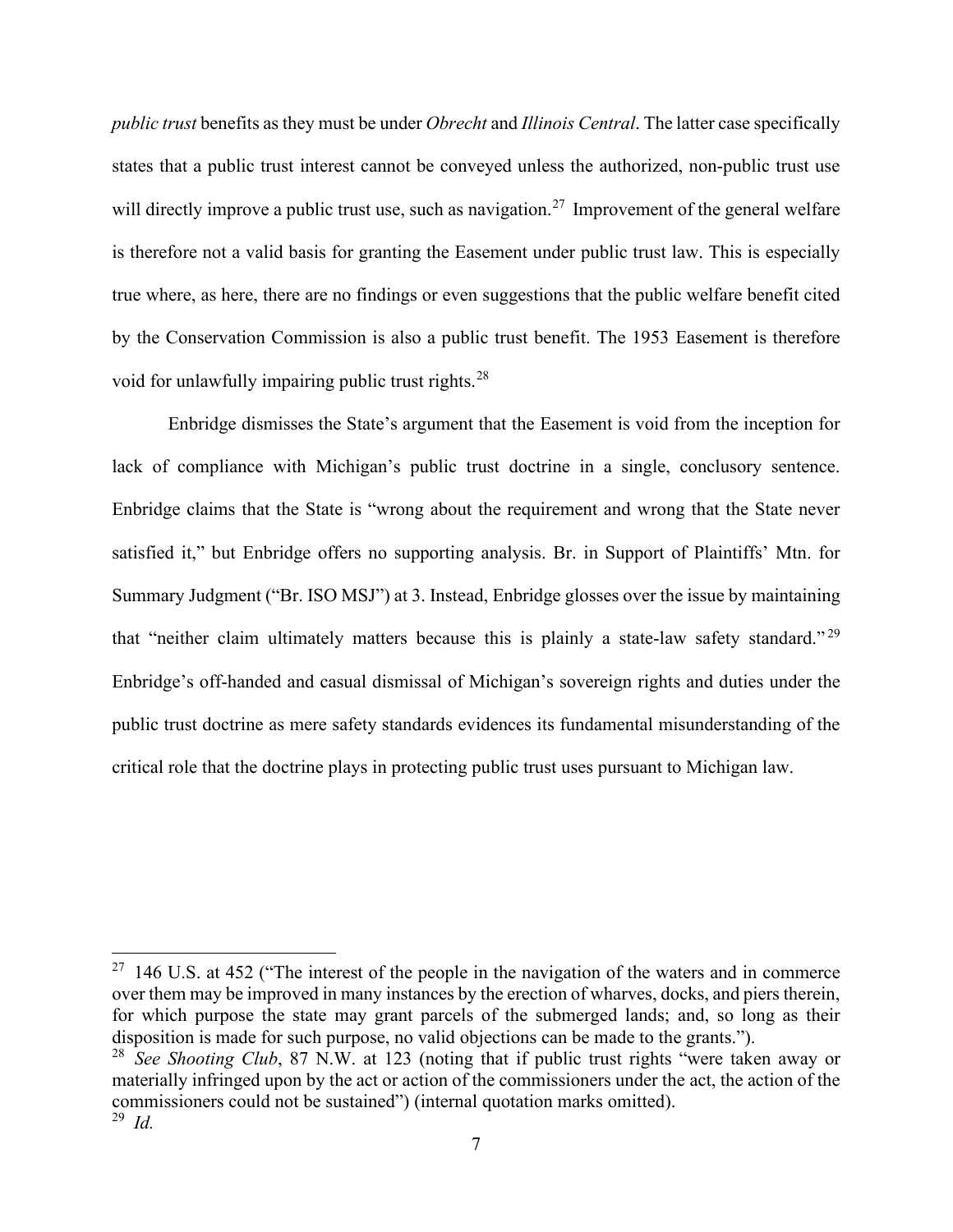### <span id="page-10-0"></span>**II. The 1953 Easement is void now because the pipelines currently interfere with and subordinate navigation.**

FLOW agrees that the Easement is revocable and terminable for the reasons provided in the State's Notice of Revocation and Termination of Easement ("Notice") and associated briefing. The purpose of our argument here is to underscore that the Easement must be revoked in response to unanticipated conditions that are currently interfering with and subordinating navigation.

*First*, vessels sailing through the Straits of Mackinac encounter a no-anchor zone that would not exist but for the pipelines. The U.S. Coast Guard established this no-anchor zone in response to the spate of recent anchor strikes on and near the pipelines described in the State's Notice.<sup>[30](#page-10-1)</sup> Because a ship captain's highest duty is to protect the safety of the crew and vessel, and because casting an anchor to avoid harm is part and parcel of this duty, the pipelines necessarily interfere with navigation.

*Second*, the Mackinac Bridge, which did not exist in 1953, compounds navigational risks. Its towers create a 3,800-foot shipping lane constriction that was neither anticipated nor analyzed at the time of the conveyance. A vessel encountering power or steering loss when sailing west to east would be particularly inclined to cast an anchor to avoid a collision with the bridge, as the towers of the bridge present an imminent hazard affecting the safety of the crew and vessel as well as the integrity of the bridge. The U.S. Coast Guard's no-anchor zone, which again would not exist but for the pipelines, and related liability concerns interfere with this navigational imperative. Enbridge does not dispute this navigational interference. For instance, in a recent lawsuit seeking damages from a tug and barge company whose vessel struck the pipelines with one of its anchors, Enbridge stated:

<span id="page-10-1"></span><sup>30</sup> *Coast Guard "No Anchor" Zone Rules*, 83 Fed. Reg.190, 49283, (October 1, 2018), *available at* <https://www.scribd.com/document/390913807/Coast-Guard-no-anchor-zone-Rules> (accessed March 15, 2022).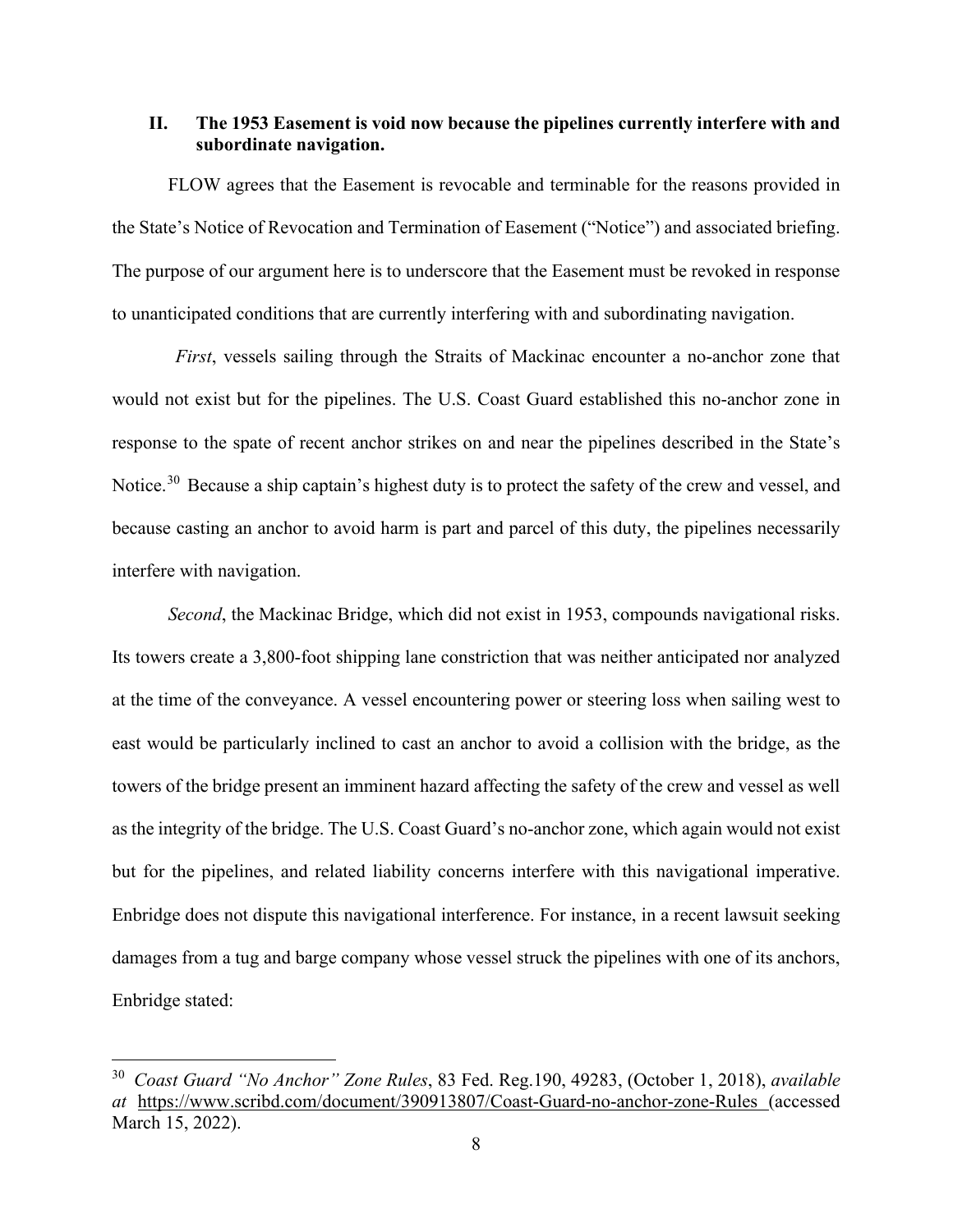a reasonable vessel operator would heed the public signs and publicly-available navigational charts urging extreme caution in anchoring in the Straits of Mackinac. Additionally, a reasonable vessel operator would be cognizant of the potential for severe harm to the Great Lakes should any of the pipelines and cables in the Straits of Mackinac be struck by an anchor, and the fact that Enbridge would incur response costs in the event of such an anchor strike. $31$ 

*Third*, the foregoing navigational risks are exacerbated because the pipelines are no longer resting on the lakebed as required by the Easement.<sup>[32](#page-11-1)</sup> The Conservation Commission granted the 1953 Easement based on Lakehead's representation that the pipelines would lie on the bottomlands of the Straits buried in the soft clay bottom of the lakebed. [33](#page-11-2) Where the topography on the bottomlands was irregular and created valleys or spans of pipe above bottomlands, Lakehead was obligated to fill the voids with riprap and other materials to make sure the dual pipelines rested on the bottomlands. [34](#page-11-3)

The current pipelines do not comport with this expectation. Based on Enbridge's own data, approximately 11,049 feet or 2.1 miles of the pipelines were suspended in the water column as of 2018.<sup>[35](#page-11-4)</sup> This equates to more than 47% of the total distance between the pipelines' southern and northern exposure points—that is, where the water depth exceeds 65' and the pipelines no longer

<span id="page-11-0"></span><sup>&</sup>lt;sup>31</sup> First Amended Verified Complaint at  $\P$  31 (ECF No. 5 at 7-8, PageID.24-25), Enbridge Energy, *L.P. v. Van Enkevort Tug & Barge, Inc.*, 2:18-cv-00105-GJQ-MV (W.D. Mich. July 27, 2018).

<span id="page-11-1"></span><sup>32</sup> Notice at 13-14 (ECF No. 1-1 at 13-14, PageID.34-35).

<span id="page-11-2"></span><sup>33</sup> Columbia University, Dep't of Civil Engineering, *Report on the Structural Analysis of the Subaqueous Crossing of the Mackinac Straits,* p.2 ("Engineering and Construction Considerations" preface) 1953, *available at*  [https://www.michigan.gov/documents/deq/Appendix\\_A.2\\_493980\\_7.pdf](https://www.michigan.gov/documents/deq/Appendix_A.2_493980_7.pdf) (accessed March 15, 2022).

<span id="page-11-3"></span><sup>&</sup>lt;sup>34</sup> *Id.* at 1 (noting that "[s]harp 'dips' and 'humps' were avoided wherever possible [in selecting] the route for the pipelines], and [in] the relatively few places where those conditions occur, it will be possible to excavate or fill the area *to provide an even bed*") (emphasis added).<br><sup>35</sup> Enbridge's 2018 Span, Table (West Leg) *gyailable at* ht

<span id="page-11-4"></span><sup>35</sup> Enbridge's 2018 Span Table (West Leg), *available at* [https://michigan](https://michigan-dnr.canto.com/v/ENBDNRFILES/album/L85OB?display=list&viewIndex=0&gSortingForward&gOrderProp=name&from=list&column=document&id=s0ub8aeqcl7776o2ouagjfu70b)[dnr.canto.com/v/ENBDNRFILES/album/L85OB?display=list&viewIndex=0&gSortingForward](https://michigan-dnr.canto.com/v/ENBDNRFILES/album/L85OB?display=list&viewIndex=0&gSortingForward&gOrderProp=name&from=list&column=document&id=s0ub8aeqcl7776o2ouagjfu70b) [&gOrderProp=name&from=list&column=document&id=s0ub8aeqcl7776o2ouagjfu70b;](https://michigan-dnr.canto.com/v/ENBDNRFILES/album/L85OB?display=list&viewIndex=0&gSortingForward&gOrderProp=name&from=list&column=document&id=s0ub8aeqcl7776o2ouagjfu70b) Enbridge's 2018 Span Table (East Leg), *available at* [https://michigan](https://michigan-dnr.canto.com/v/ENBDNRFILES/album/L85OB?display=list&viewIndex=0&gSortingForward&gOrderProp=name&from=list&column=document&id=dc9ebo98ol7j769n8dcf3r6j5o)[dnr.canto.com/v/ENBDNRFILES/album/L85OB?display=list&viewIndex=0&gSortingForward](https://michigan-dnr.canto.com/v/ENBDNRFILES/album/L85OB?display=list&viewIndex=0&gSortingForward&gOrderProp=name&from=list&column=document&id=dc9ebo98ol7j769n8dcf3r6j5o)

[<sup>&</sup>amp;gOrderProp=name&from=list&column=document&id=dc9ebo98ol7j769n8dcf3r6j5o](https://michigan-dnr.canto.com/v/ENBDNRFILES/album/L85OB?display=list&viewIndex=0&gSortingForward&gOrderProp=name&from=list&column=document&id=dc9ebo98ol7j769n8dcf3r6j5o)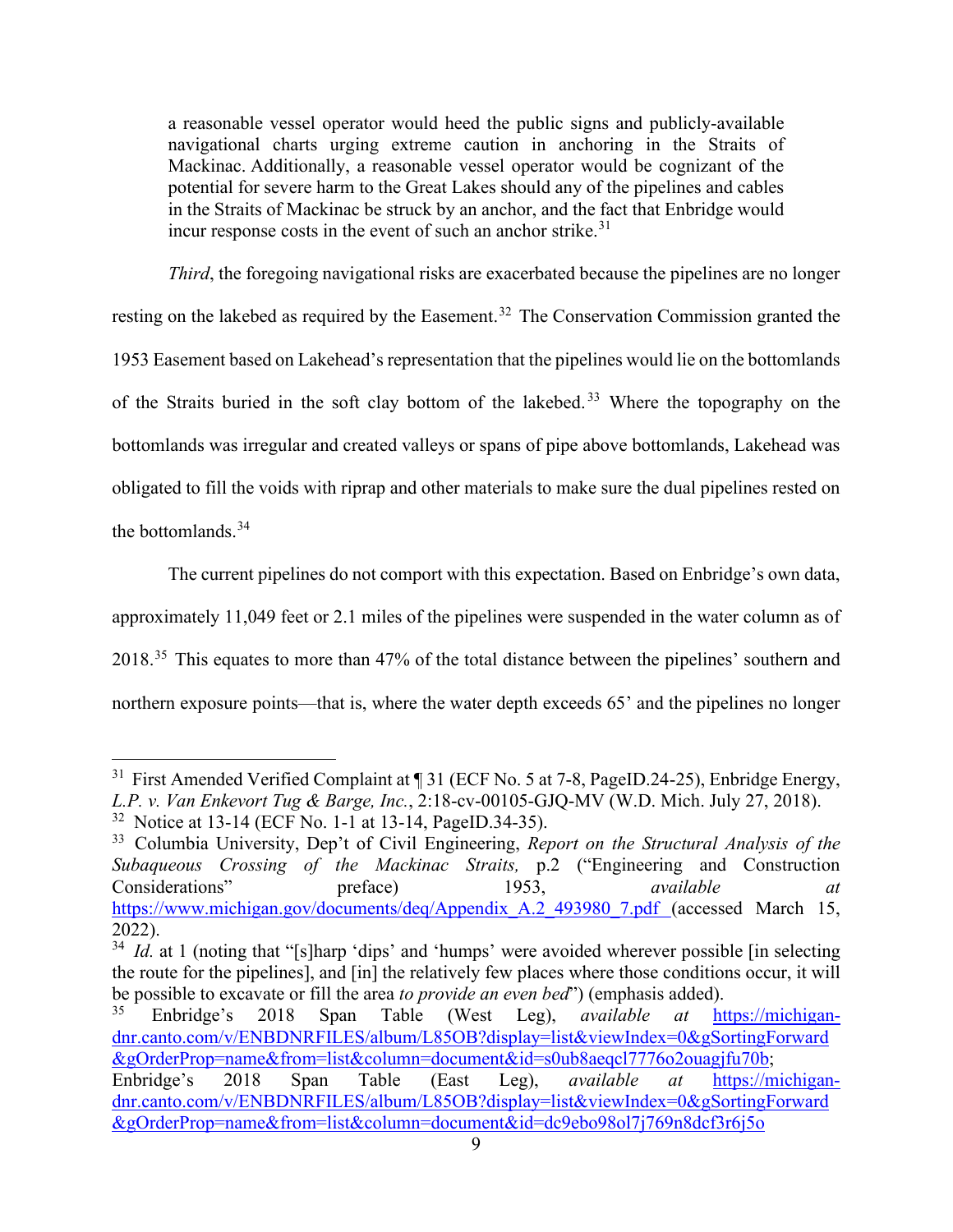have to be completely buried in accordance with Paragraph  $A(1)$  of the Easement.<sup>[36](#page-12-0)</sup> The elevation of these suspended spans varies from six inches to four feet off the bottom.<sup>[37](#page-12-1)</sup> Many of these elevated spans are located directly in the shipping lane of the Straits of Mackinac.<sup>[38](#page-12-2)</sup>

Enbridge's infidelity to the Easement's locational prescriptions is flatly prohibited under Michigan's public trust law. This is yet another rule emerging from *Obrecht*, where defendant National Gypsum Company constructed a 1,076-foot commercial dock in contravention of an 800- foot length limitation in the authorizing legislation.<sup>[39](#page-12-3)</sup> The Michigan Supreme Court held that the 276-foot exceedance was in effect a trespass because the company's occupancy of public trust lands "may be exercised  $\ldots$  only in accordance with the regulatory assent of the State.<sup>[40](#page-12-4)</sup> The Court further held that nobody has the right to occupy "bottom lands of the Great Lakes . . . unless and until he has sought and received, from the legislature or its authorized agency, such assent based on due finding as will *legally warrant* the intended use of such lands."<sup>[41](#page-12-5)</sup>

Enbridge has never submitted an application or received approval to occupy state bottomlands with a materially different project. Accordingly, it has no legal warrant to occupy the Straits of Mackinac with the current pipelines.<sup>[42](#page-12-6)</sup> This lack of a warrant, combined with Line 5's subordination of and interference with navigation and other public trust uses, renders the Easement void and revocable.

While FLOW believes that the propriety of the State's revocation action is clear under

<span id="page-12-0"></span><sup>36</sup> *Id.*

<span id="page-12-1"></span><sup>37</sup> *Id.* (column 3).

<span id="page-12-2"></span><sup>38</sup> Enbridge Pipelines LLC, *MDEQ/USACE Joint Permit Application: 2017 Line 5 Anchor Installation Project*, May 9, 2017, Att.A, Figs.2a&3a, *available at* [https://www.envlaw.com/media/uploads/Documents/2018-05-](https://www.envlaw.com/media/uploads/Documents/2018-05-18_petition_to_deq_w_attachments.pdf) 18 petition to deq w attachments.pdf.

<span id="page-12-3"></span><sup>39</sup> *Obrecht*, 105 N.W.2d at 146.

<span id="page-12-4"></span><sup>40</sup> *Id.* at 150.

<span id="page-12-5"></span><sup>&</sup>lt;sup>41</sup> *Id.* at 151 (emphasis added).

<span id="page-12-6"></span><sup>42</sup> *See* Great Lakes Submerged Lands Act, Mich. Comp. Laws §§ 324.32502-32508.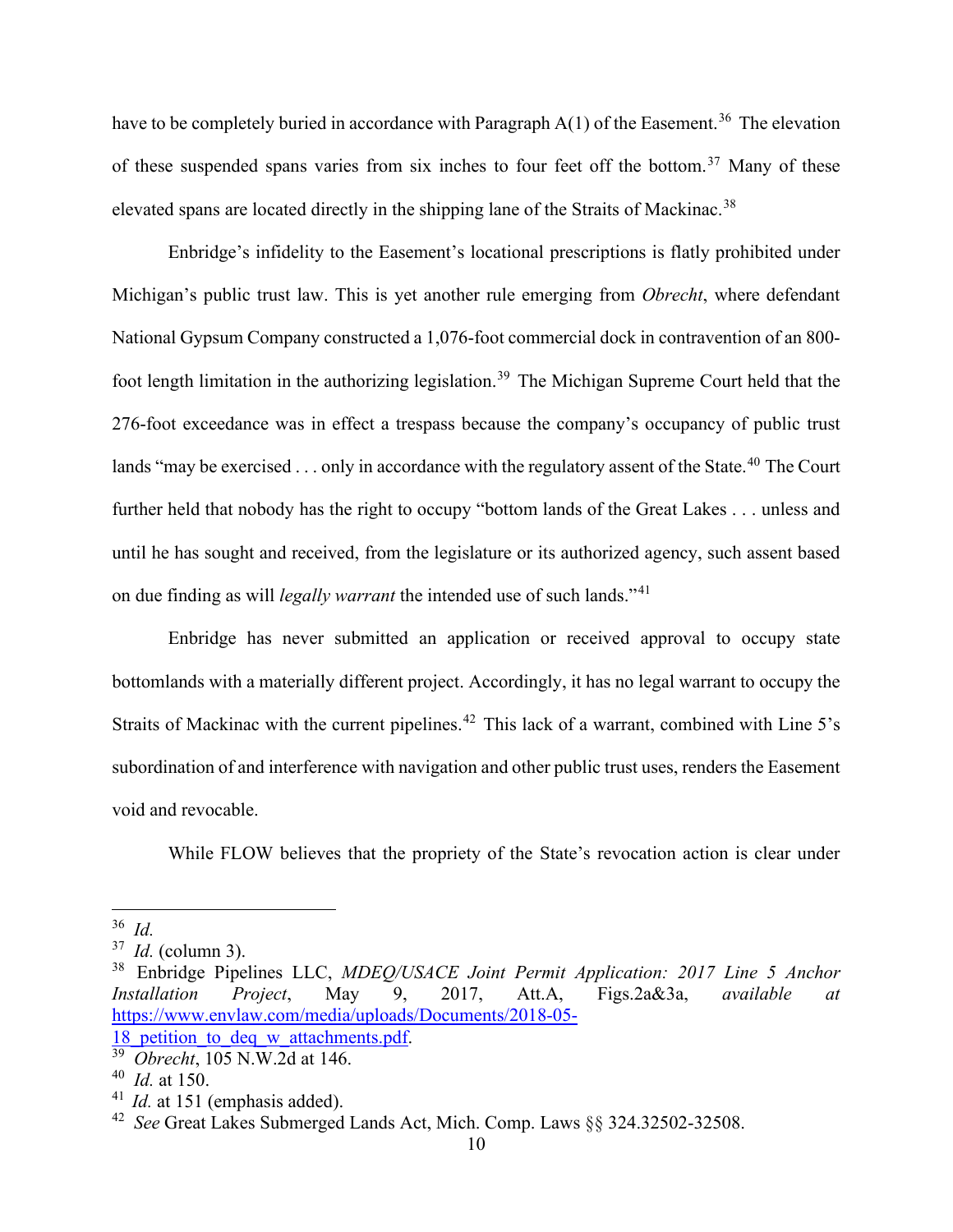Michigan law, if this Court has any doubts in that regard the proper course would be to afford the Michigan Supreme Court the opportunity to resolve any public trust issues the Court believes are unsettled through the certification process.<sup>[43](#page-13-1)</sup> The Michigan Supreme Court is a "sworn guardian" of Michigan's public trust and has the duty to resolve any such questions.[44](#page-13-2)

## <span id="page-13-0"></span>**III. The PSA does not preempt the State's duty and right to reassess and reject the existing location of the Line 5 pipelines.[45](#page-13-3)**

Enbridge essentially argues, under the guise of federal preemption, that the PSA forever binds the State to its 1953 siting decision while simultaneously giving Enbridge the right to repudiate the material terms and conditions of the 1953 Easement as unenforceable. [46](#page-13-4) This repudiation-without-rescission theory is wholly unsupported by the congressional scheme at issue and offends the State's public trust rights, basic contract law, and the principles of fair dealing. Although Enbridge claims that "the statutory text and congressional intent are clear that states may determine where *new* pipelines can be built but cannot interfere with the operation of an *existing*  pipeline based on purported safety concerns,"<sup>[47](#page-13-5)</sup> it provides no statutory analysis or legislative history to support this conclusion. And none exists.

The PSA expressly provides that its broad grant of authority to the Secretary of Transportation and preemptive effect do not apply to decisions regarding the "location or routing of a pipeline facility."[48](#page-13-6) The PSA defines the term "pipeline facility" to mean "a gas pipeline

<span id="page-13-1"></span><sup>43</sup> *See* W.D. Mich. L. Civ. R. 83.1; *see also* Mich. Ct. R. 7.308(A)(2).

<span id="page-13-2"></span><sup>44</sup> *Obrecht,* 105 N.W.2d at 149.

<span id="page-13-3"></span><sup>&</sup>lt;sup>45</sup> FLOW does not address Enbridge's argument for preemption under the foreign affairs doctrine because FLOW has nothing to add to the State's thorough rejection of that contention. In the interest of efficiency, FLOW also incorporates the State's description of the legal standard for express preemption in lieu of repeating it here.

<span id="page-13-4"></span><sup>46</sup> Br. ISO MSJ at 16-17.

<span id="page-13-5"></span><sup>47</sup> *Id.* at 17.

<span id="page-13-6"></span><sup>48</sup> *Compare* 49 U.S.C. § 60104(c) (providing that "a State authority may not adopt or continue in force safety standards for interstate pipeline facilities or interstate pipeline transportation") *with*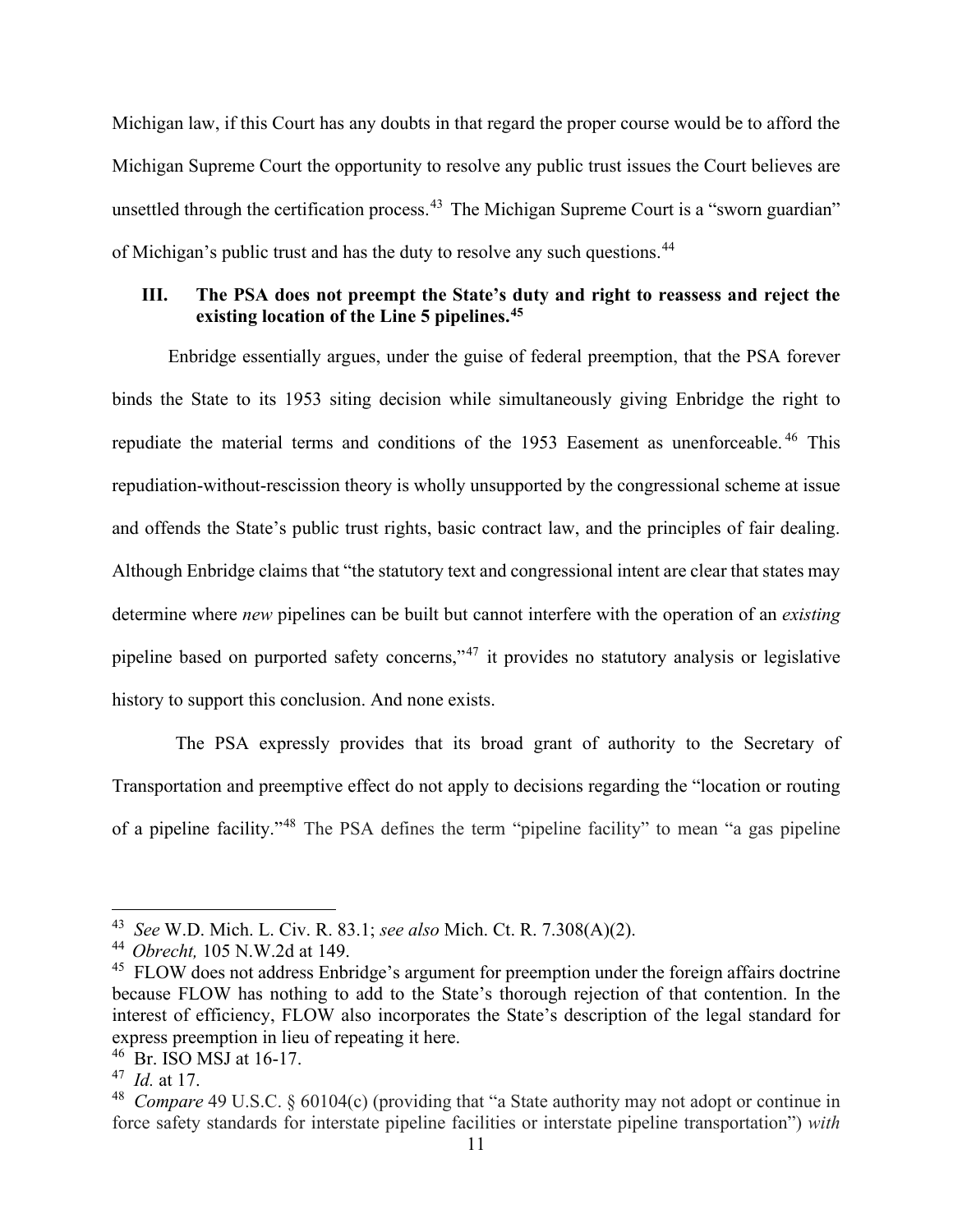facility and a hazardous liquid pipeline facility."[49](#page-14-0)

Congress's differential treatment of natural gas pipelines and hazardous liquid pipelines like Line 5 in the relevant statutes highlights the importance of the location-routing exemption for the latter pipelines. Natural gas pipeline facilities are subject to the jurisdiction of FERC under the Natural Gas Act ("NGA"), 15 U.S.C. § 717 *et seq.*, 49 U.S.C. § 60101(a)(6)(B). Under the NGA, FERC authorizes the location of natural gas pipeline facilities by issuing a certificate of public convenience and necessity to the project applicant, who can then use the certificate to take lands of recalcitrant landowners through an eminent domain proceeding in federal district court.<sup>[50](#page-14-1)</sup>

By contrast, the PSA neither references nor establishes any comparable process, authorizing federal entity, or eminent domain authority for the siting of hazardous liquid pipelines. The omission of any such cognate demonstrates that Congress intended to preserve state authority to dictate and enforce the terms related to the siting of such facilities.<sup>[51](#page-14-2)</sup> This conclusion is reinforced by the PHMSA interpretations recognizing state authority over location and routing decisions cited in the State's Opposition.<sup>[52](#page-14-3)</sup> It is also consistent with testimony in hearings before the Senate Committee on Commerce, Science, and Transportation:

Q: "In light of the bill's preemption of states over interstate facilities, what effect would DOTs granting of preconstruction approval have on a State's authority over facility siting?"

A: "Exercise of the preconstruction approval authority provided for by S. 411 would in no way diminish a State's existing authority over facility siting."<sup>[53](#page-14-4)</sup>

*id.* § 60104(e) ("This chapter does not authorize the Secretary of Transportation to prescribe the location or routing of a pipeline facility.").

<span id="page-14-0"></span> $^{49}$  *Id.* § 60101(a)(18).

<span id="page-14-1"></span> $50$  15 U.S.C.  $\frac{2}{17}$ 

<span id="page-14-2"></span><sup>51</sup> *See Savage Servs. Corp. v. United States*, 25 F.4th 925, 935 (11th Cir. 2022) ("Where Congress knows how to say something but chooses not to, its silence is controlling.") (internal quotation marks omitted).

<span id="page-14-3"></span><sup>&</sup>lt;sup>52</sup> Br. in Opposition to Plaintiffs' Mtn. for Summary Judgment at 20  $\&$  n.5.

<span id="page-14-4"></span><sup>53</sup> Pipeline Safety Act, Comm. on Commerce, Science, and Transportation (February 8, April 25- 26, 1979).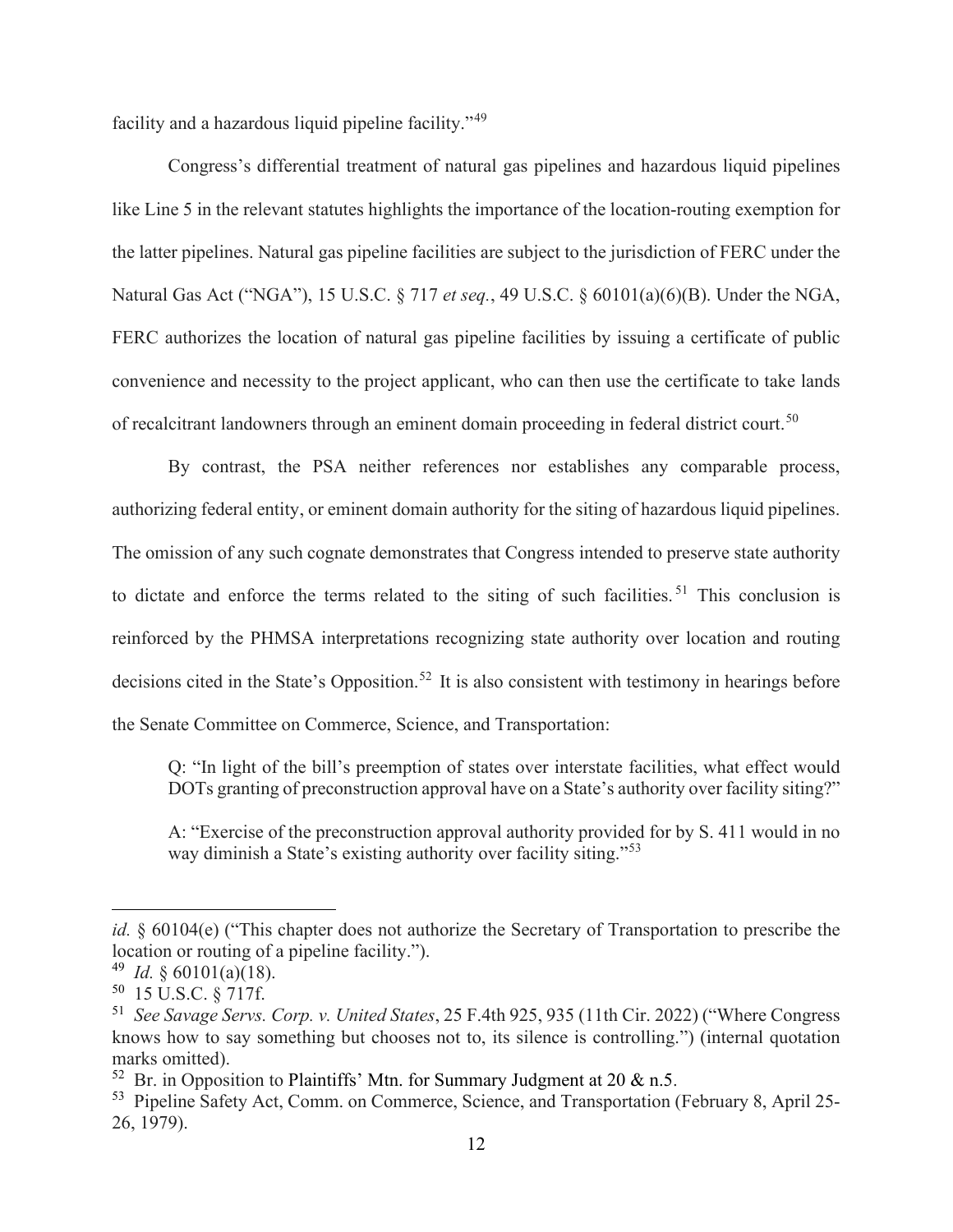In short, the PSA's preemptive domain does not limit any aspect of state authority over the siting, routing, or location of hazardous liquid pipeline facilities.<sup>[54](#page-15-1)</sup> If Congress had wanted to extinguish any state rights over locational decisions, it would have created a right of eminent domain as it did in the natural gas context. Inferring that the PSA silently abrogated the public trust rights of the several states would also impermissibly upset the "constitutional balance between the States and the Federal Government" where Congress has not made "its intention to do so unmistakably clear in the language of the statute."[55](#page-15-2) Constitutional balancing considerations are especially important in the context of non-public trust uses of a state's public trust lands where any intrusion of the federal government into state decisions regarding conveyance, location, and uses is highly circumscribed.[56](#page-15-3)

## <span id="page-15-0"></span>**IV. The State's performance of its public trust duty to revoke and terminate the Easement may not be reduced to preemptible "safety standards."**

Enbridge's PSA preemption argument fails for the additional reason that Michigan's public trust doctrine and the State's rights, authorities, and duties are far broader than the narrow scope of "safety standards" preemption on which Enbridge relies.<sup>[57](#page-15-4)</sup> Enbridge's mischaracterization and reduction of the State's public trust revocation of the 1953 Easement as nothing more than the mere imposition of safety standards is flawed but understandable—it is the only means by which Enbridge can frame federal preemption. Of course the State's actions here are informed by a compelling desire to avoid another catastrophic oil spill from Enbridge's pipelines, but the Notice

<span id="page-15-1"></span><sup>54</sup> *See Medtronic, Inc. v. Lohr*, 518 U.S. 470, 484 (1996) (noting that when a court is asked to interpret "a statutory provision that expressly pre-empts state law," it must "identify the domain expressly pre-empted") (internal quotation marks omitted).

<span id="page-15-2"></span><sup>55</sup> *See Gregory v. Ashcroft*, 501 U.S. 452, 460 (1991) (internal alterations, quotation marks, and citation omitted).

<span id="page-15-3"></span><sup>56</sup> *See, e.g*., *PPL Montana*, 565 U.S. 576; *Oregon ex rel. State Land Bd. v. Corvallis Sand & Gravel Co*., 429 U.S. 363 (1977).

<span id="page-15-4"></span><sup>57</sup> *See* Br. ISO MSJ at 14 (citing 49 U.S.C. § 60104(c)).